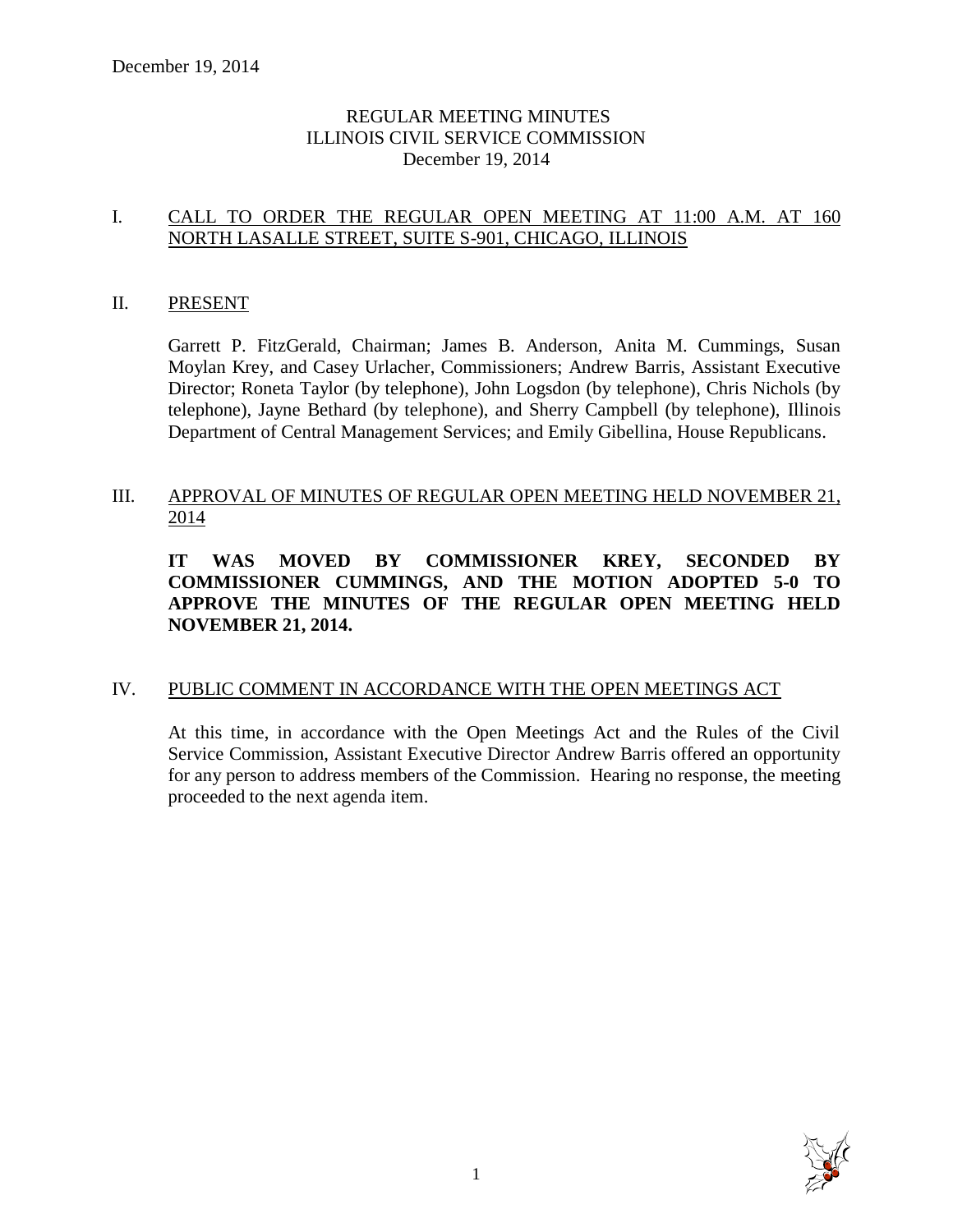#### $V<sub>r</sub>$ EXEMPTIONS UNDER SECTION  $4d(3)$  OF THE PERSONNEL CODE

# A. Report on Exempt Positions from Department of Central Management Services

|        | Total            | Number of Exempt |
|--------|------------------|------------------|
| Agency | <b>Employees</b> | Positions        |
|        |                  |                  |
|        |                  |                  |
|        |                  |                  |
|        |                  |                  |
|        |                  |                  |
|        |                  |                  |
|        |                  |                  |
|        |                  |                  |
|        |                  |                  |
|        |                  |                  |
|        |                  |                  |
|        |                  |                  |
|        |                  |                  |
|        |                  |                  |
|        |                  |                  |
|        |                  |                  |
|        |                  |                  |
|        |                  |                  |
|        |                  |                  |
|        |                  |                  |
|        |                  |                  |
|        |                  |                  |
|        |                  |                  |
|        |                  |                  |
|        |                  |                  |
|        |                  |                  |
|        |                  |                  |
|        |                  |                  |
|        |                  |                  |
|        |                  |                  |
|        |                  |                  |
|        |                  |                  |
|        |                  |                  |
|        |                  |                  |
|        |                  |                  |
|        |                  |                  |
|        |                  |                  |
|        |                  |                  |
|        |                  |                  |
|        |                  |                  |
|        |                  |                  |
|        |                  |                  |
|        |                  |                  |
|        |                  |                  |
|        |                  |                  |
|        |                  |                  |
|        |                  |                  |
|        |                  |                  |
|        |                  |                  |
|        |                  |                  |
|        |                  |                  |
|        |                  |                  |
|        |                  |                  |
|        |                  |                  |

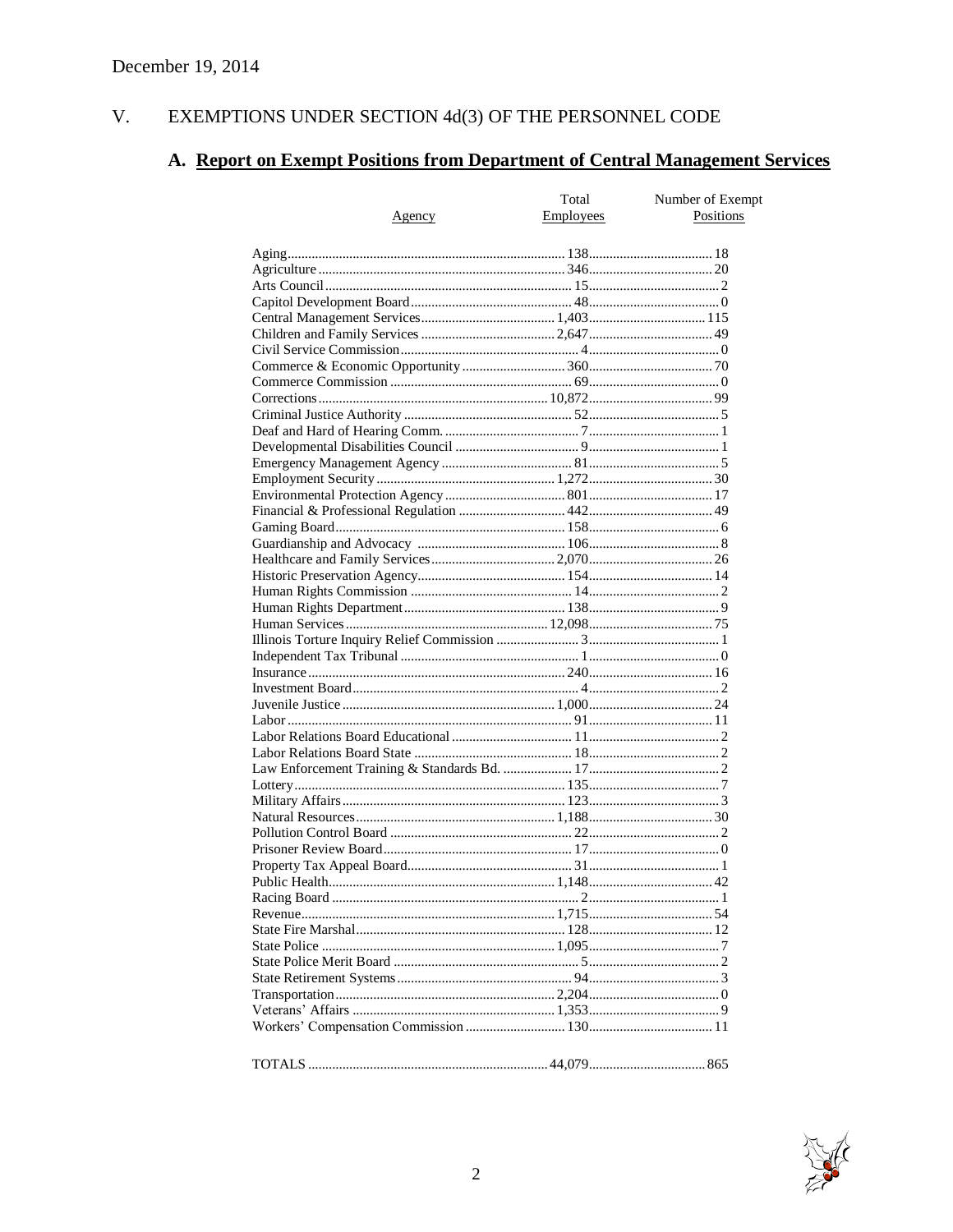#### **B. Governing Rule – Section 1.142 Jurisdiction B Exemptions**

- a) The Civil Service Commission shall exercise its judgment when determining whether a position qualifies for exemption from Jurisdiction B under Section 4d(3) of the Personnel Code. The Commission will consider any or all of the following factors inherent in the position and any other factors deemed relevant to the request for exemption:
	- 1) The amount and scope of principal policy making authority;
	- 2) The amount and scope of principal policy administering authority;
	- 3) The amount of independent authority to represent the agency, board or commission to individuals, legislators, organizations or other agencies relative to programmatic responsibilities;
	- 4) The capability to bind the agency, board or commission to a course of action;
	- 5) The nature of the program for which the position has principal policy responsibility;
	- 6) The placement of the position on the organizational chart of the agency, board or commission;
	- 7) The mission, size and geographical scope of the organizational entity or program within the agency, board or commission to which the position is allocated or detailed.
- b) The Commission may, upon its own action after 30 days notice to the Director of Central Management Services or upon the recommendation of the Director of the Department of Central Management Services, rescind the exemption of any position that no longer meets the requirements for exemption set forth in subsection (a). However, rescission of an exemption shall be approved after the Commission has determined that an adequate level of managerial control exists in exempt status that will insure responsive and accountable administrative control of the programs of the agency, board or commission.
- c) For all positions currently exempt by action of the Commission, the Director of Central Management Services shall inform the Commission promptly in writing of all changes in essential functions, reporting structure, working title, work location, position title, position number or specialized knowledge, skills, abilities, licensure or certification.
- d) Prior to granting an exemption from Jurisdiction B under Section 4d(3) of the Personnel Code, the Commission will notify the incumbent of the position, if any, of its proposed action. The incumbent may appear at the Commission meeting at which action is to be taken and present objections to the exemption request.

(Source: Amended at 34 Ill. Reg. 3485, effective March 3, 2010)

\* \* \*

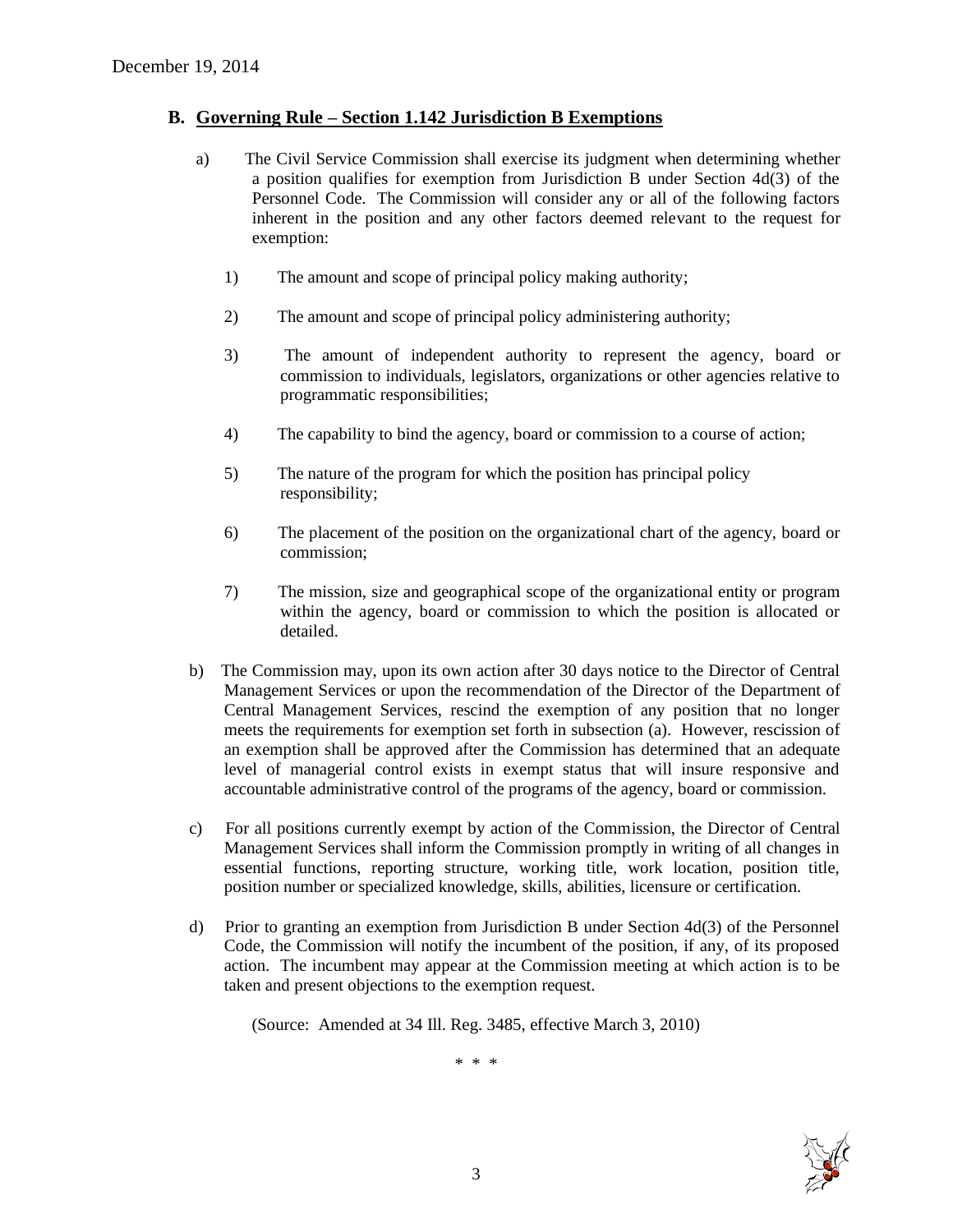# **C. None submitted**

# VI. CLASS SPECIFICATIONS

### **A. Governing Rule – Section 1.45 Classification Plan**

The Commission will review the class specifications requiring Commission approval under the Classification Plan and will approve those that meet the requirements of the Personnel Code and Personnel Rules and conform to the following accepted principles of position classification:

- a) The specifications are descriptive of the work being done or that will be done;
- b) Identifiable differentials are set forth among classes that are sufficiently significant to permit the assignment of individual positions to the appropriate class;
- c) Reasonable career promotional opportunities are provided;
- d) The specifications provide a reasonable and valid basis for selection screening by merit examinations;
- e) All requirements of the positions are consistent with classes similar in difficulty, complexity and nature of work.

The following class titles were submitted for revision and creation by the Director of the Illinois Department of Central Management Services (CMS):

# **B. Educator (revision)**

Staff Analysis: Assistant Executive Director Barris explained that the revision to the Educator class was requested due to changes to the Illinois School Code regarding certification and licensure and the need to replace obsolete language like "GED" to "High School Equivalency Certificate" and "Mental Retardation" to "Intellectual Disabilities."

# **C. Gaming Shift Supervisor (creation) Gaming Unit Supervisor (creation) Gaming Operations Supervisor (creation)**

Staff Analysis: Assistant Executive Barris indicated that Central Management Services wanted to withdraw the proposed class from the agenda. Commissioner Krey asked John Logsdon if the classes would be brought back before the Commission and he indicated that they would be resubmitted once they were modified to accommodate differences between the union, agency and/or CMS.

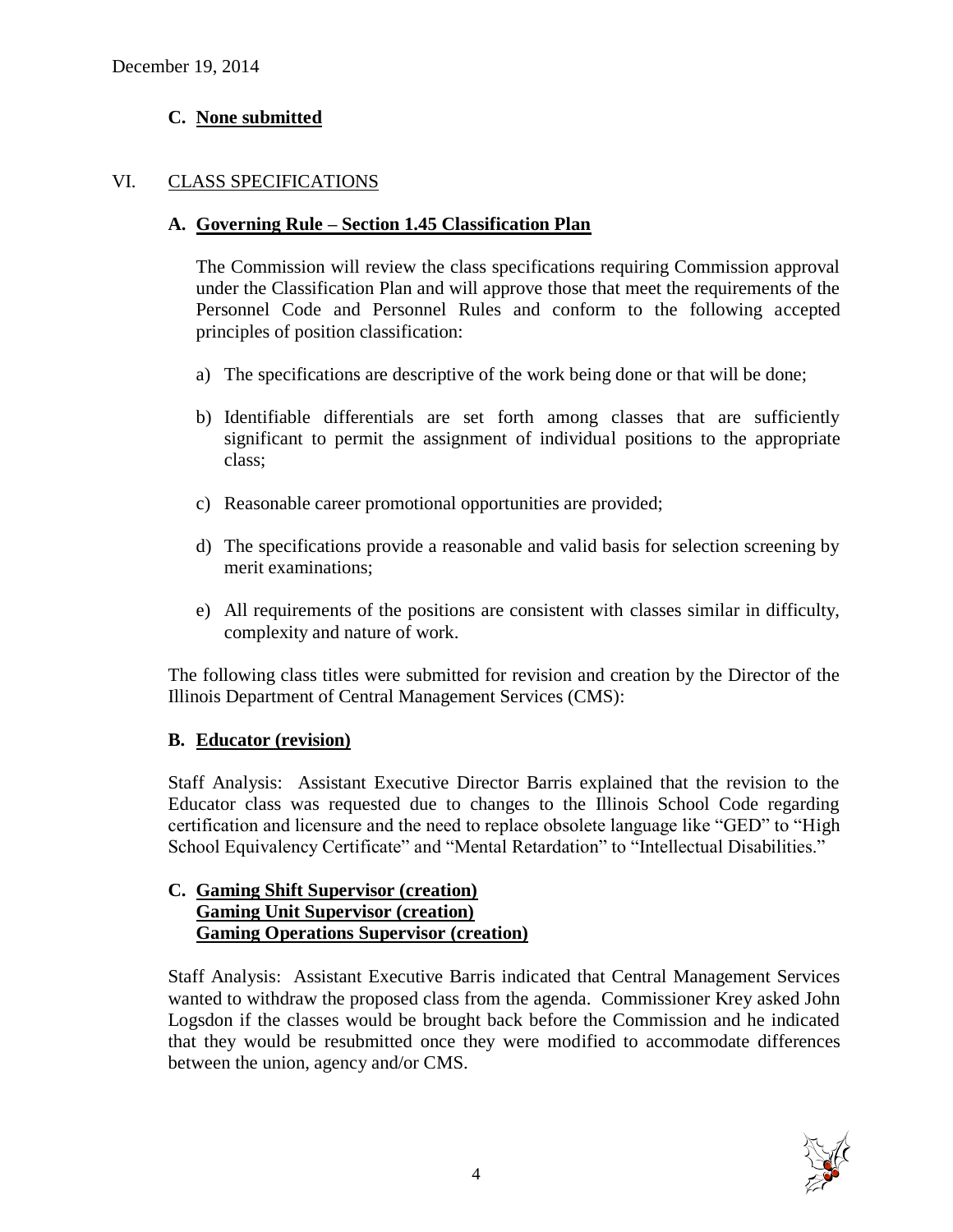# **D. Corrections Intelligence Program Unit Manager (creation) Corrections Investigations Program Administrator (creation) Firearms Eligibility Administrator (creation)**

Staff Analysis: Assistant Executive Director Barris explained that the creation of these classes was requested due to the terms of the master contract with the Illinois State Employees Association (ISEA). Barris asked John Logsdon at Central Management Services Technical Services what type of investigations Corrections Intelligence Program Unit Manager and Corrections Investigations Program Administrator classes were responsible for in the Department of Corrections and were the investigations akin to "Internal Affairs" investigations. Logsdon indicated that the classes would supervise those types of investigations. Barris asked about the possible relationship between the Firearms Eligibility Administrator class and the previously approved classes regarding Firearms Eligibility Analysts that were requested and approved in 2013. Logsdon stated that the Administrator class would supervise the Analysts. Given that the positions within the class were covered by collective bargaining agreements, an agreement regarding the proposals was reached though collective bargaining, and Logsdon represented that there would be no increase in pay due to the proposals, Staff indicated approval of these requests.

### **IT WAS MOVED BY COMMISSIONER KREY, SECONDED BY COMMISSIONER ANDERSON, AND THE MOTION ADOPTED 5-0 TO APPROVE THE REVISION AND CREATION OF THE FOLLOWING CLASS TITLES TO BE EFFECTIVE JANUARY 1, 2015:**

- **B. Educator (revision)**
- **D. Corrections Intelligence Program Unit Manager (creation) Corrections Investigations Program Administrator (creation) Firearms Eligibility Administrator (creation)**

**IT WAS MOVED BY COMMISSIONER ANDERSON, SECONDED BY COMMISSIONER URLACHER, AND THE MOTION ADOPTED 5-0 TO APPROVE THE WITHDRAWAL OF ITEM C:**

**C. Gaming Shift Supervisor (creation) Gaming Unit Supervisor (creation) Gaming Operations Supervisor (creation)**

**IT WAS MOVED BY COMMISSIONER KREY, SECONDED BY COMMISSIONER URLACHER, AND THE MOTION ADOPTED 5-0 TO DISAPPROVE ANY CLASS SPECIFICATIONS RECEIVED BY THE COMMISSION NOT CONTAINED IN THIS REPORT TO ALLOW ADEQUATE STUDY.** 

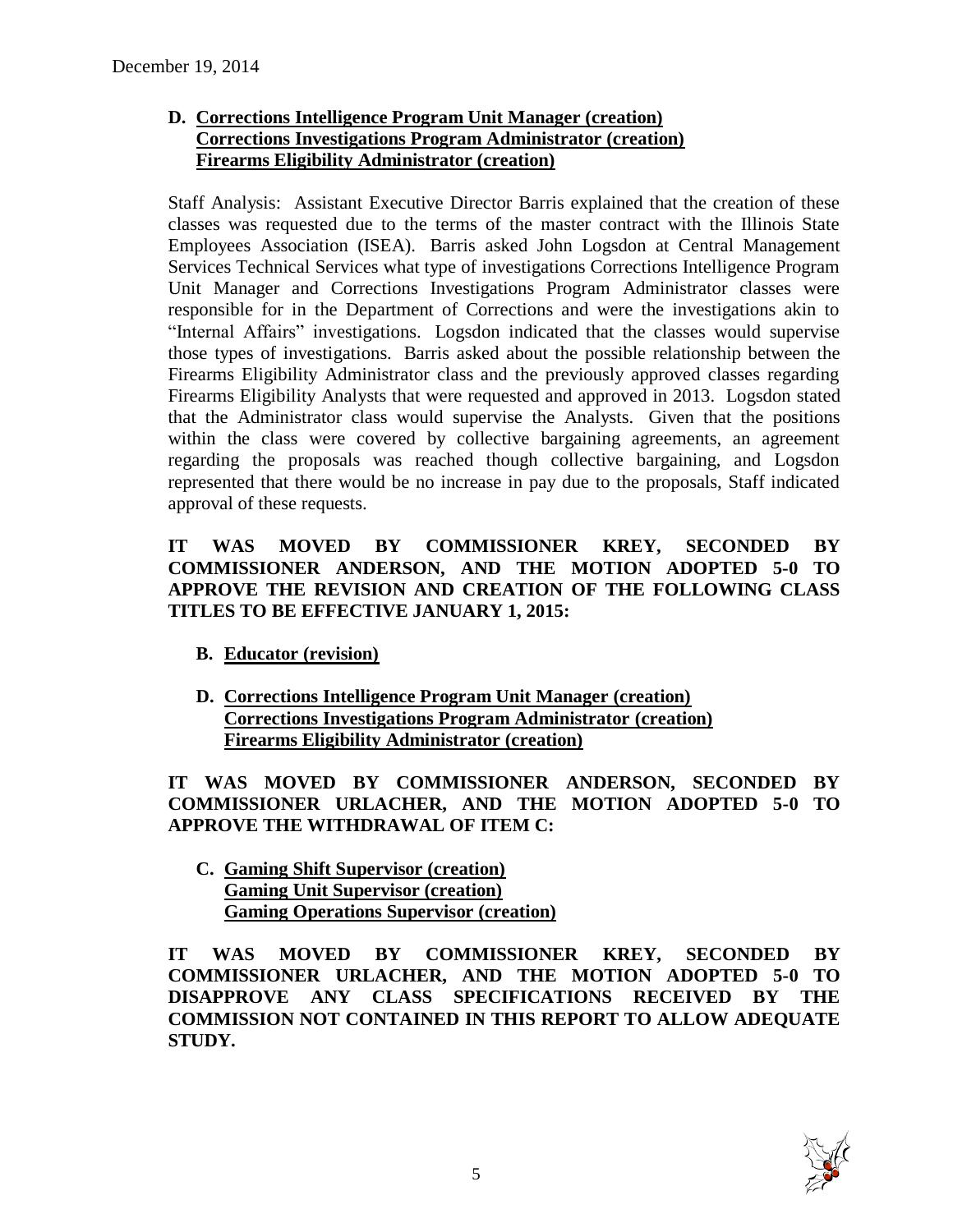#### VII. MOTION TO CLOSE A PORTION OF THE MEETING

**IT WAS MOVED BY COMMISSIONER URLACHER, SECONDED BY COMMISSIONER KREY, AND BY ROLL CALL VOTE THE MOTION ADOPTED 5-0 TO CLOSE A PORTION OF THE MEETING PURSUANT TO SUBSECTIONS 2(c)(1), 2(c)(4), AND 2(c)(11) OF THE OPEN MEETINGS ACT.**

| <b>FITZGERALD YES</b> |            | <b>ANDERSON</b> | YES. |
|-----------------------|------------|-----------------|------|
| <b>CUMMINGS</b>       | <b>YES</b> | <b>KREY</b>     | YES. |
| URLACHER              | YES.       |                 |      |

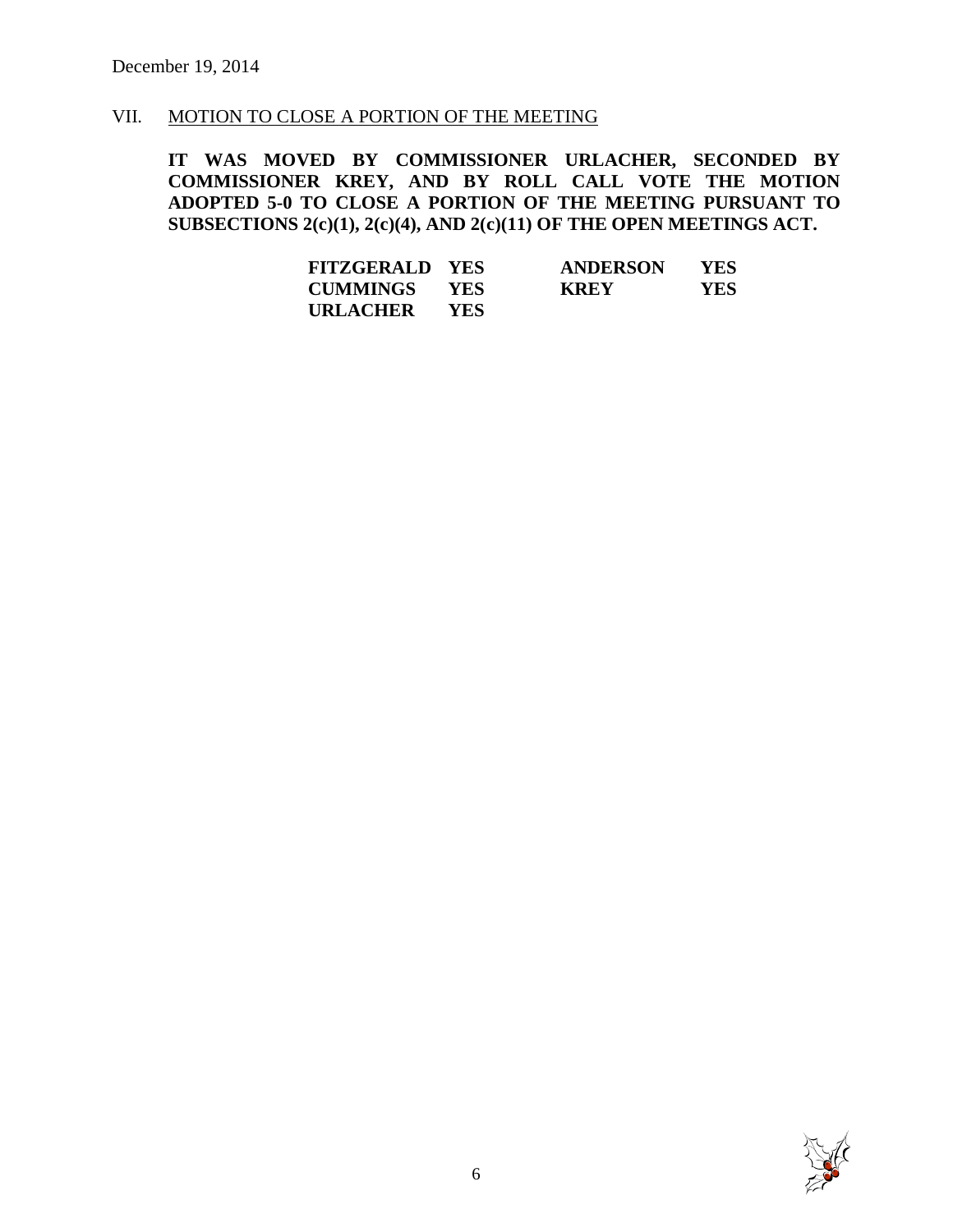#### VIII. RECONVENE THE OPEN MEETING

Upon due and proper notice the regular open meeting of the Illinois Civil Service Commission was reconvened at 160 North LaSalle Street, Suite S-901, Chicago, Illinois at 11:16 a.m.

#### PRESENT

Garrett P. FitzGerald, Chairman; James B. Anderson, Anita M. Cummings, Susan Moylan Krey, and Casey Urlacher, Commissioners; and Andrew Barris, Assistant Executive Director.

#### IX. NON-MERIT APPOINTMENT REPORT

The Personnel Code permits non-merit appointments for a limited period of time, i.e., emergency appointments shall not exceed 60 days and shall not be renewed, and positions shall not be filled on a temporary or provisional basis for more than six months out of any twelve-month period. Consecutive non-merit appointments are not violative of the Code; however, they do present a possible evasion of merit principles and should be monitored. Set forth below is the number of consecutive non-merit appointments made by each department.

| Agency                                 | $10/31/14$ 11/30/14 | 11/30/13 |
|----------------------------------------|---------------------|----------|
| Aging                                  |                     |          |
| Agriculture                            |                     |          |
| <b>Central Management Services</b>     |                     |          |
| <b>Children and Family Services</b>    |                     |          |
| <b>Healthcare and Family Services</b>  |                     |          |
| <b>Human Services</b>                  |                     |          |
| <b>Natural Resources</b>               |                     |          |
| <b>Workers Compensation Commission</b> |                     |          |
| <b>Totals</b>                          | 11                  |          |

# X. PUBLICLY ANNOUNCED DECISION RESULTING FROM APPEAL

# **DA-38-14**

| Employee   | Nasthsa Hawkins-Boyd  | <b>Appeal Date</b>  | 04/15/14                   |
|------------|-----------------------|---------------------|----------------------------|
| Agency     | <b>Human Services</b> | Decision Date       | 12/05/14                   |
| Type       | Discharge             | <b>Proposal for</b> | 90-day suspension plus the |
| <b>ALJ</b> | <b>Andrew Barris</b>  | Decision            | duration of her suspension |
|            |                       |                     | pending discharge.         |

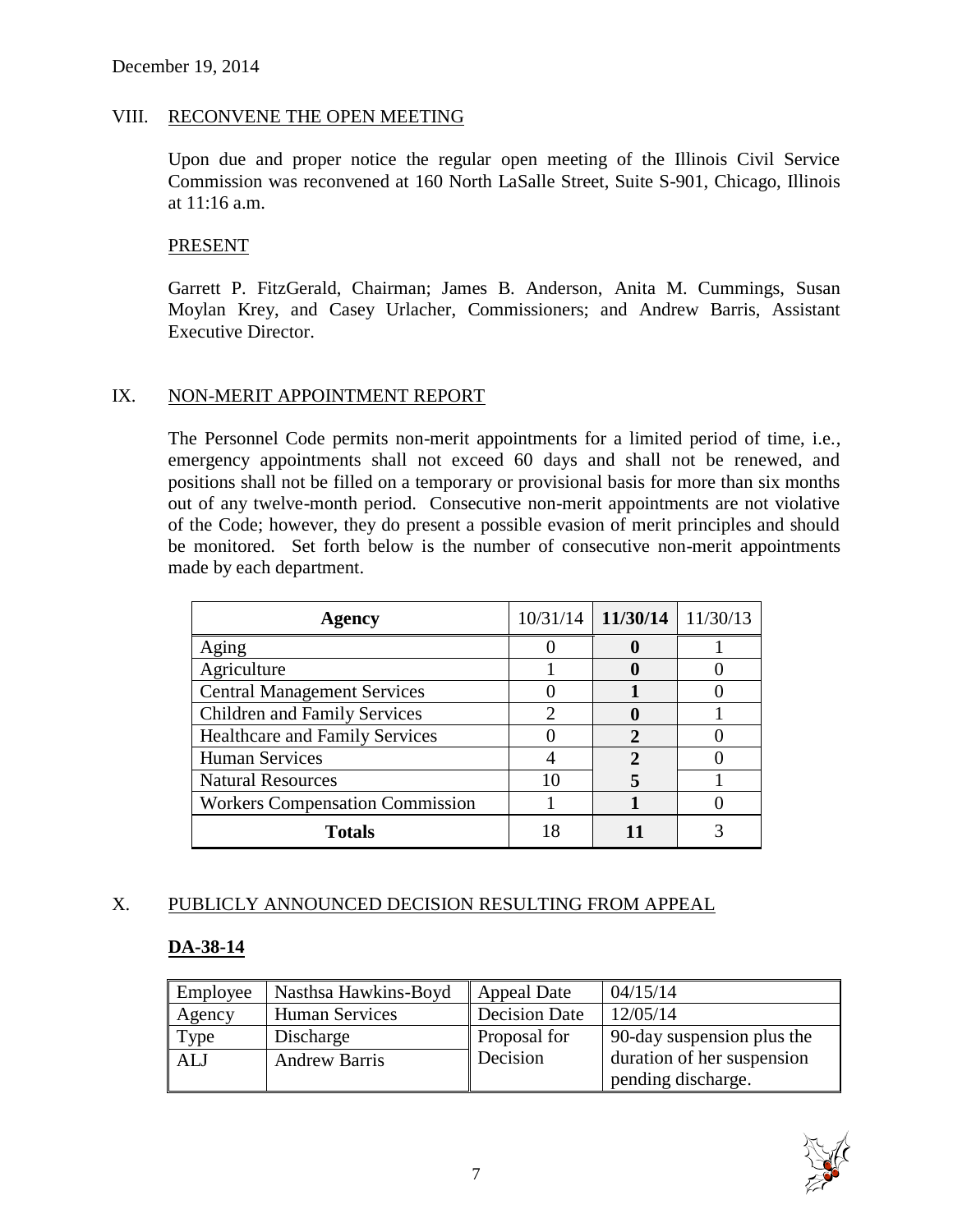**IT WAS MOVED BY COMMISSIONER ANDERSON, SECONDED BY COMMISSIONER URLACHER, AND BY ROLL CALL VOTE OF 5-0 THE MOTION ADOPTED TO AFFIRM AND ADOPT THE PROPOSAL FOR DECISION OF THE ADMINISTRATIVE LAW JUDGE FOR A 90-DAY SUSPENSION PLUS THE DURATION OF HER SUSPENSION PENDING DISCHARGE FOR THE REASONS SET FORTH IN THE PROPOSAL FOR DECISION DATED DECEMBER 5, 2014.**

| <b>FITZGERALD YES</b> |            | <b>ANDERSON</b> | <b>YES</b> |
|-----------------------|------------|-----------------|------------|
| <b>CUMMINGS</b>       | <b>YES</b> | <b>KREY</b>     | YES        |
| URLACHER              | <b>YES</b> |                 |            |

#### XI. APPEAL TERMINATED WITHOUT DECISION ON THE MERITS

#### **DA-23-15**

| Employee    | Alexander C. Rickman | Appeal Date         | 11/05/14              |
|-------------|----------------------|---------------------|-----------------------|
| Agency      | Corrections          | Decision Date       | 11/19/14              |
| Appeal Type | Discharge            | <b>Proposal</b> for | Dismissed; withdrawn. |
| ALJ         | <b>Andrew Barris</b> | Decision            |                       |

**IT WAS MOVED BY COMMISSIONER CUMMINGS, SECONDED BY COMMISSIONER URLACHER, AND BY ROLL CALL VOTE OF 5-0 THE MOTION ADOPTED TO AFFIRM AND ADOPT THE PROPOSAL FOR DECISION OF THE ADMINISTRATIVE LAW JUDGE TO DISMISS THE APPEAL AS IT WAS WITHDRAWN.**

| <b>FITZGERALD YES</b> |            | <b>ANDERSON</b> | <b>YES</b> |
|-----------------------|------------|-----------------|------------|
| <b>CUMMINGS YES</b>   |            | <b>KREY</b>     | YES.       |
| URLACHER              | <b>YES</b> |                 |            |

#### XII. REVIEW OF CLOSED MEETING MINUTES PURSUANT TO OPEN MEETINGS ACT

Assistant Executive Director Barris reported that after review of the Closed Meeting Minutes, the need for confidentiality still exists as to all those Minutes.

I**T WAS MOVED BY COMMISSIONER CUMMINGS, SECONDED BY COMMISSIONER URLACHER, AND THE MOTION ADOPTED 5-0 THAT AFTER REVIEW OF CLOSED MEETING MINUTES PURSUANT TO THE OPEN MEETINGS ACT, THE NEED FOR CONFIDENTIALITY STILL EXISTS AS TO ALL THOSE MINUTES.**